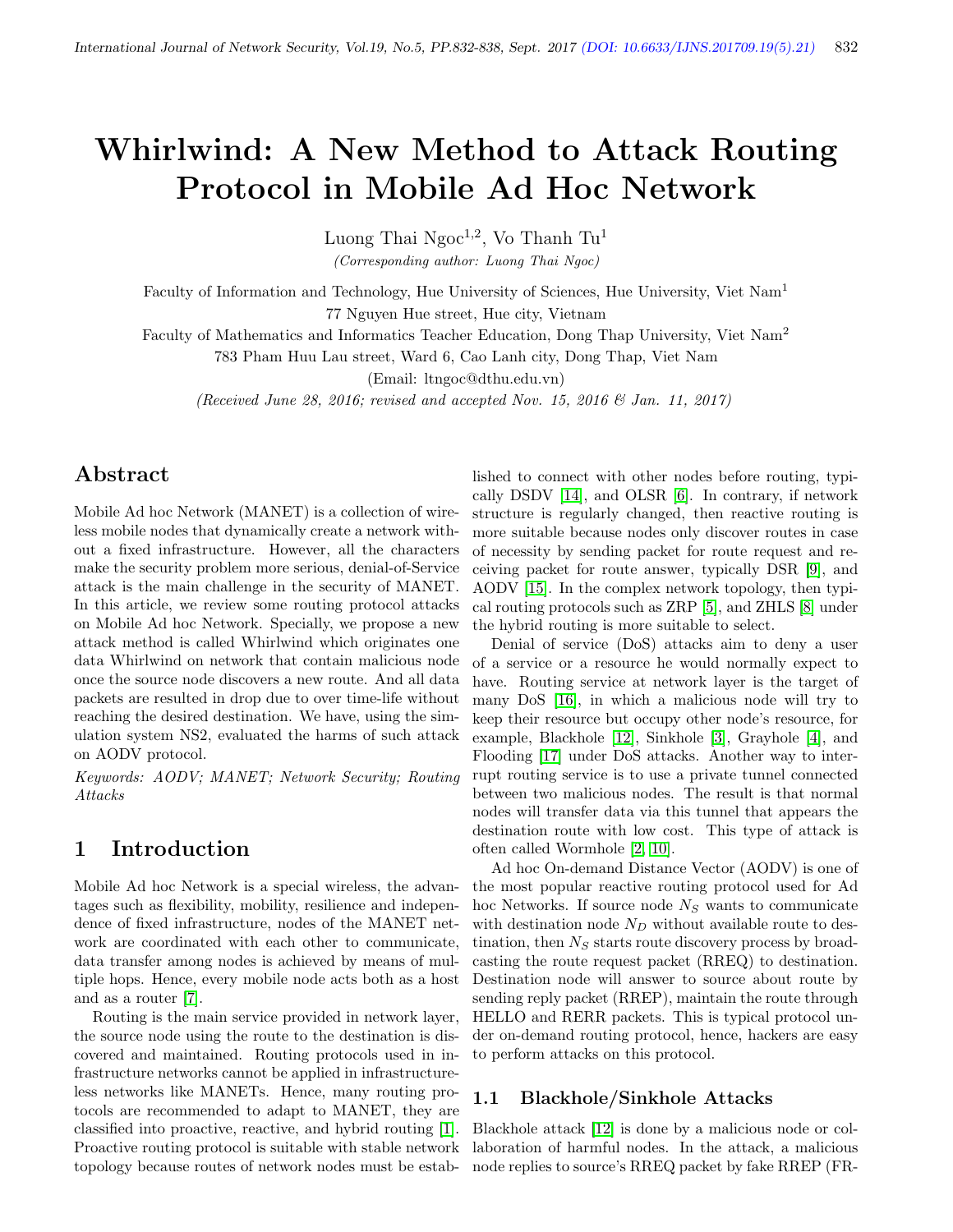REP) packet with the best route to destination. By doing that, the Blackhole node successfully gains traffic flow from source transfer to destination. As result, the sources node sends all of data packets to the attack node which can drop or modify the packets. Another attack resemble Blackhole, called Sinkhole, was introduced in [\[3\]](#page-5-7).



<span id="page-1-0"></span>Figure 1: Description of blackhole attacks

In Figure [1,](#page-1-0) source node  $(N_1)$  discovers a new route to destination node  $(N_5)$  by broadcasting RREQ packet and then receive RREP packet. The best route from  $N_1$ to  $N_5$  on direction  $\{N_1 \rightarrow N_2 \rightarrow N_3 \rightarrow N_4 \rightarrow N_5\}$  is established. However, the existing of a malicious node in the network  $N_2$  establishes route to destination through malicious node  $M$  because  $M$  pretends it having the best route to  $N_5$  by replying FRREP packet.

#### 1.2 Grayhole Attacks

Grayhole attack [\[4\]](#page-5-8) is similar to Blackhole attacks type, the destruction level is however less than, it also passes through 2 phases: Phase 1, malicious code shall selfadvertise the source node that malicious node itself has route to destination with the lowest cost, it therefore can cheat the source node to change direction to destination through it. Phase 2, malicious node receives all packets from source and then drops the packet in different frequency, the malicious code sometime represents as normal node to prevent any detection. In order to advertise that it has route to destination with the lowest cost, the malicious node also uses FRREP packet as Blackhole attack.

#### 1.3 Wormhole Attacks

They have described several types of Wormhole based on the techniques used to tunnel the packets between the colluding nodes, such as: Wormhole through the tunnel (called out-of-band channel - OB), Wormhole using encapsulation, Wormhole using packet relay, Wormhole with high power transmission [\[11\]](#page-5-11). Especially, authors [\[10\]](#page-5-10) described that all of them may be operated for two modes of attacks: Hidden Mode (HM) and Participation Mode (PM). In HM, malicious nodes are hidden from normal nodes, when receive packets and simply forwards them to each other without process packet, thus, they never appear in routing tables of neighbors. In contrast, PM malicious nodes are visible during the routing process because they processes packets as normal nodes. Note that the malicious node appears in routing tables of neighbors and the HC increase when packet is forwarded.

<span id="page-1-1"></span>

<span id="page-1-2"></span>Figure 2: Description of wormhole attacks types

- Out-of-band channel: Attacker using 2 malicious nodes connect to each other and create a private channel called "tunnel" aiming to minimize hop count (HC) when source node discovers route by RREQ packet. In Figure [2\(a\),](#page-1-1) source node  $N_1$  requests the route to destination  $N_5$  by broadcasting RREQ via 2 routes  $\{N_1 \rightarrow N_2 \rightarrow N_3 \rightarrow N_4 \rightarrow N_5\}$ and  $\{N_1 \rightarrow M_1 \rightarrow M_2 \rightarrow N_5\}$ . Finally the second route through  $M_1$ ,  $M_2$  was established because it has the best traffic cost.
- **Encapsulation:** To attack, malicious nodes  $(M_1, M_2)$ appear in the network similar to normal nodes. When  $M_1$  received the RREQ packet, which encapsulates it and forwards it to  $M_2$  via normal nodes. Node  $M_2$  is responsible for decapsulation the packet before send it to destination. Because of the packets encapsulation, the routing cost not increase during the traversal through the normal nodes. As a result, source node discovers a new route which contains malicious node. In Figure [2\(b\),](#page-1-2) source node broadcasts RREQ packet to destination node  $N_5$  following to 2 routes  $\{N_1 \rightarrow N_2 \rightarrow N_3 \rightarrow N_4 \rightarrow N_5\}$ and  $\{N_1 \rightarrow M_1 \rightarrow N_6 \rightarrow N_7 \rightarrow M_2 \rightarrow N_5\}$ . When  $M_1$  received the RREQ packet, it encapsulates the packet then forward RREQ into current route.  $M_2$ node is responsible for decapsulation the packet before broadcast it to  $N_5$ . The same process also happens when RREP generated by  $N_5$  forwarding back to  $N_1$  through  $M_2$  and  $M_1$ . The purpose is keeping  $HC$  not increase while the packets travel from  $M_1$  to  $M_2$  and vice versa. As a result, the RREP from  $N_5$ follow the second route is better than others, hence  $N_1$  obviously chooses the route to  $N_5$  through two malicious nodes.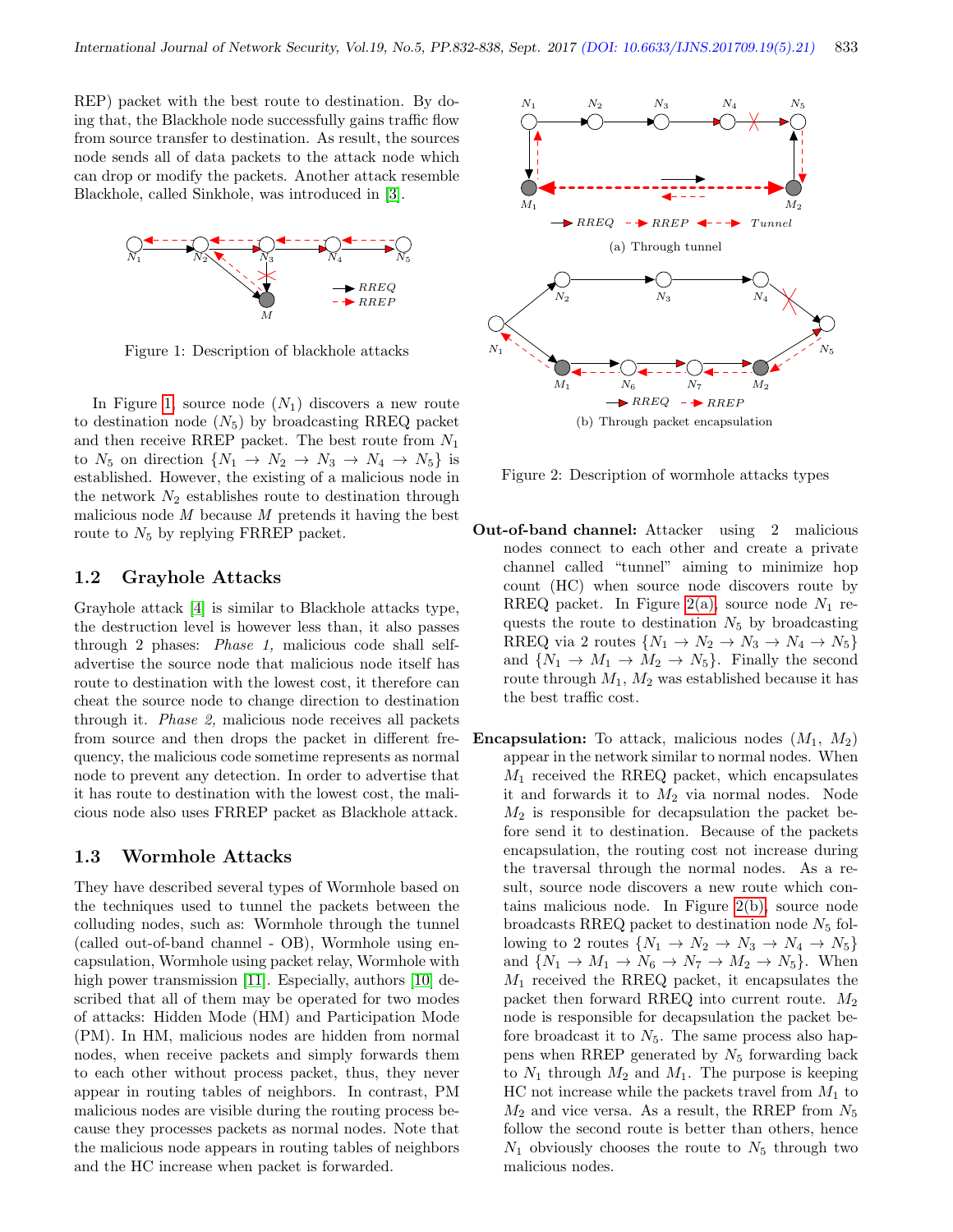Using packet relay: The main idea is a malicious node DATA packet flooding: A malicious node can excesrelays fake packets between two non-neighbor nodes creating an illusion that they are neighbors, the purpose is insert itself into route.

#### Wormhole with high power transmission:

Malicious node has a high power antenna, thus distant nodes receive the RREQ packet faster from the malicious node. The result discovered route may contain malicious node because its routing cost is cheaper normal route.

#### 1.4 Flooding Attacks

Flooding attack [\[17\]](#page-6-3) is one of the main challenges in the security of MANETs. It is implemented by overwhelmingly sending control packets or useless data packets from malicious nodes to unavailable destinations. The result is a broadcasting storm of packets and increasing communication overhead, which reduce the responsiveness at each node because of its unnecessary processing of the flooded packets. For AODV, Flooding attacks try to send HELLO, RREQ and DATA packets at a high frequency.



<span id="page-2-0"></span>

Figure 3: Description of flooding attacks

- HELLO packet flooding: In MANETs, nodes periodically broadcast HELLO packets to notice their existence with their neighbors. A malicious node abuses this feature to broadcast HELLO packets at a high frequency that force its neighbor nodes to spend their resources on processing unnecessary packets. This HELLO packet flooding is only detrimental to the neighbors of a malicious node. See in Figure [3,](#page-2-0) both nodes  $N_2$  and  $N_6$  are affected by malicious node  $N_1$ .
- RREQ packet flooding: In AODV protocol, nodes broadcast RREQ packet to discover routes. To attack, a malicious node continuously and excessively broadcasts RREQ packets, which causes a broadcast storm in the network and floods with unnecessary packets being forwarded. The RREQ flooding attack is seen as the most harmful because it has a great impact on the route discovery in the network. It also causes high resource consumption at affected nodes and increases the communication overhead. See in Figure [3,](#page-2-0) all nodes in topology are affected by malicious node  $N_1$ .

sively broadcast data packets to any nodes in the network. This can waste other nodes' resources and bandwidth. It can create congestions in the network. This kind of attack has more impact on the nodes participating in the data routing to the destinations. Figure [3,](#page-2-0) DATA packet flooding attacks effects all node in route  $\{N_2 \rightarrow N_7 \rightarrow N_9 \rightarrow N_{10} \rightarrow N_{11} \rightarrow$  $N_8$ .

# 2 Proposing Whirlwind Attack in Mobile Ad Hoc Network

## 2.1 Main Idea

Routing protocol is responsible for exploring the route to destination when source node wants to communicate. A good protocol is not a quick gather, low routing explore cost only, but being able to prevent routing loop is also an extremely important factor. Whirlwind attacks target is to make routing loop which is done with two phases:

- **Phase 1:** Malicious node try to set up a routing loop path in the route from source to destination node when receiving RREQ packet from any source node  $N<sub>S</sub>$  by using the FRREP packet. The detail process is showed in Algorithm [1.](#page-3-0)
- **Phase 2:** If attacking is successful, all data packets from source  $N<sub>S</sub>$  to destination node are taken into data whirlwind and automatically dropped due to over time-life. We have, basing on this feature, named this attack method as Whirlwind attacks.

## 2.2 Description of Whirlwind Attacks in AODV Protocol

AODV protocol uses the route exploration mechanism if it is necessary. If source node  $N<sub>S</sub>$  wants to communicate with destination node  $N_D$  however route to destination is unavailable,  $N<sub>S</sub>$  starts the route exploration process by broadcasting RREQ packet to destination node. Destination node replies route to source by sending unicast RREP packet. In AODV, all nodes remain route by using HELLO packet and update route by using RERR packet.

In normal network topology (Figure  $4(a)$ ), source node  $N_1$  discovers route to destination node  $N_5$  by broadcasting of RREQ to its neighbor nodes named  $N_2$ . Intermediate node  $N_2$  is not destination node, it therefore continue broadcasts RREQ packet to its neighbors named  $N_3$  and save reserve route to source  $N_1$ , this process repeats at  $N_3$ and  $N_4$  until node  $N_5$  receives the route request packet.

When receiving RREQ packet from node  $N_4$ , destination node  $N_5$  sends unicast of RREP packet to source on route  $\{N_5 \to N_4 \to N_3 \to N_2 \to N_1\}$ . As a result, source node  $N_1$  discovers route to destination in following direction  $\{N_1 \rightarrow N_2 \rightarrow N_3 \rightarrow N_4 \rightarrow N_5\}$ . The detail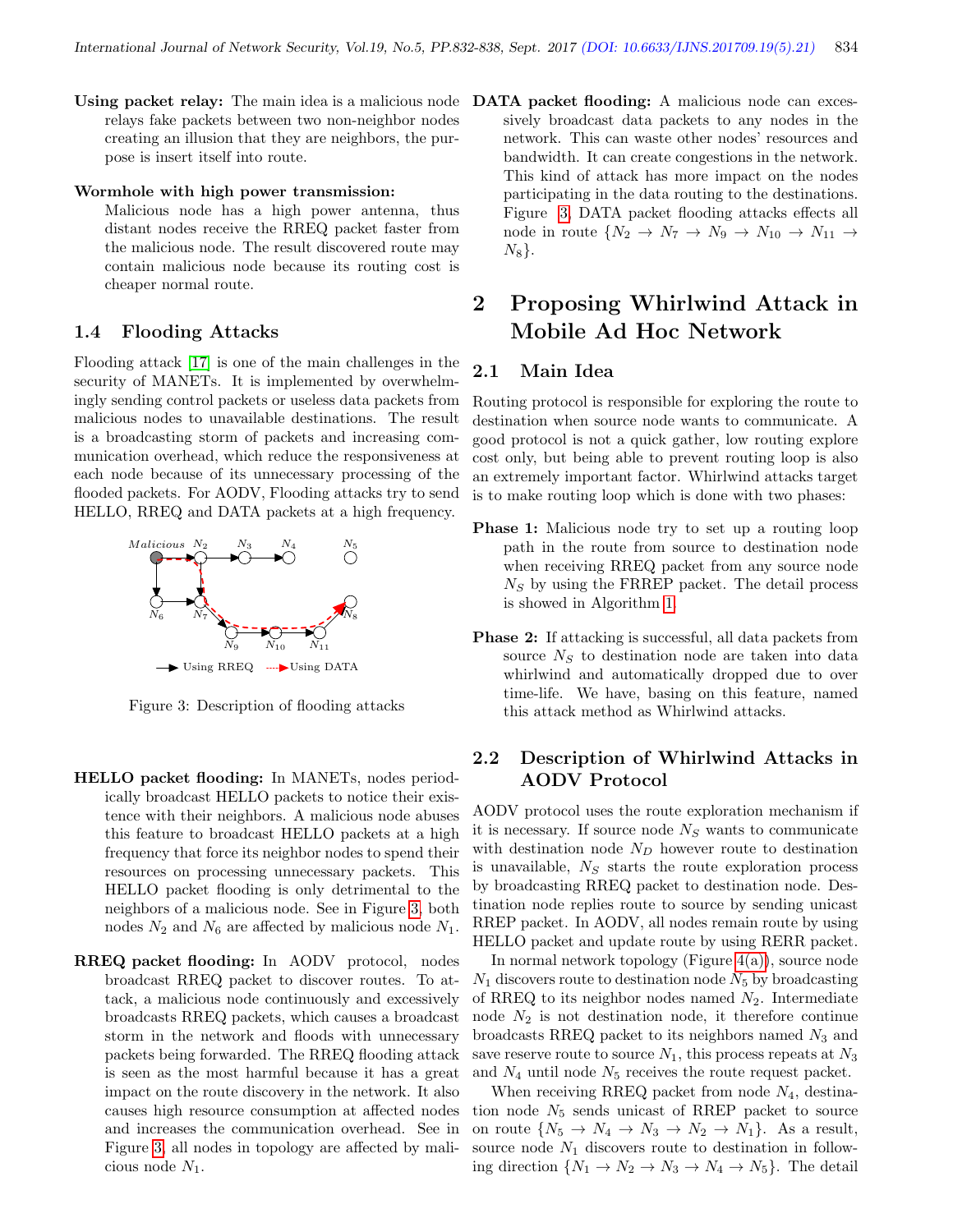<span id="page-3-0"></span>Algorithm 1 Description of the process to set up a routing loop path in Whirlwind attacks

- 1: Begin
- 2: Step 1: Malicious node M wait until receiving the RREQ packet from source node  $N_S$ ;
- 3: Step 2: When receiving the first RREQ packet from node  $N_i$ , node M adds route to destination  $N_D$  via  $N_i$  into its routing table (RT); and waiting to receive the second RREQ packet;
- 4: Step 3: When receiving the second RREQ of  $N<sub>S</sub>$  from node  $N_j$ , malicious node M adds route to source  $N_S$ via  $N_j$  into its RT; and sends FRREP packet to source node via next hop  $(NH)$   $N_i$  to inform  $N_i$  about M with route to destination  $N_D$  with lowest cost and "fresh" enough;
- 5:  $Step 4$ : If M does not receive the second RREQ packet from  $N<sub>S</sub>$  then this process is fail and the end;
- 6: Step 5: When receiving FRREP packet,  $N_i$  adds route to destination  $N_D$  through next hop M because it assumes that M has route to destination with minimum cost;
- 7: Step 6: The FRREP packet is forwarded by  $N_j$  to source node through revert route (recorded in broadcast RREQ process) until source node receives FR-REP packet;
- 8: Step 7: Destination node  $N_5$  also replies to source node of RREP packet. Thus, source node receives two routing replies packet. However, the FRREP packet from malicious node is accepted due to it has lower cost and more "fresh". The result is the route from source  $N_S$  to destination  $N_D$  has circle consisting of nodes named  $N_i$ ,  $N_j$  and  $M$ ;
- 9: End

<span id="page-3-1"></span>

<span id="page-3-5"></span><span id="page-3-3"></span>Figure 4: Description of route discovery in AODV

information of RREQ, RREP packets and routing table of each node are detailed in Table [1.](#page-3-2)

Figure [4\(b\)](#page-3-3) shows that malicious node  $M$  appears in network topology and conducting Whirlwind attack, M is neighbor of both nodes  $N_2$  and  $N_3$ . When receiving the first RREQ packet from node  $N_2$ , malicious node M saves route to destination into its RT with minimum cost

<span id="page-3-2"></span>

|  |                                               |  |  | Table 1: Results of discovery route in normal topology; |
|--|-----------------------------------------------|--|--|---------------------------------------------------------|
|  | Des: Destination address; Src: Source address |  |  |                                                         |

|              | <b>Nodes</b> | RREQ/RREP                           | Routing Table  |         |                |  |
|--------------|--------------|-------------------------------------|----------------|---------|----------------|--|
| <b>Steps</b> |              | (Src, Des, HC)                      | $\mathbf{Des}$ | NH      | ΗС             |  |
|              | $N_1$        | $N_1, N_5, 0$                       | NULL           |         |                |  |
|              | $N_2$        | $N_1, N_5, 1$                       | $N_1$          | $N_1$   | 1              |  |
| <b>RREQ</b>  | $N_3$        | $N_1, N_5, 2$                       | $N_1$          | $N_2$   | $\overline{2}$ |  |
|              | $N_4$        | $\overline{N_1,N_5,3}$              | $N_1$          | $N_3$   | 3              |  |
|              | $N_5$        | $N_1, N_5, 4$                       | $N_1$          | $N_{4}$ | 4              |  |
|              | $N_5$        | Creates RREP packet $[N_5, N_1, 0]$ |                |         |                |  |
|              | $N_4$        | $N_5, N_1, 1$                       | $N_5$          | $N_5$   | 1              |  |
| <b>RREP</b>  | $N_3$        | $N_5, N_1, 2$                       | $N_5$          | $N_4$   | $\overline{2}$ |  |
|              | $N_2$        | $N_5, N_1, 3$                       | $N_5$          | $N_3$   | 3              |  |
|              | $N_1$        | $N_5, N_1, 4$                       | $N_5$          | $N_2$   | 4              |  |

 $[Des = N_5, NH = N_2, HC = 1].$  When receiving the second RREQ packet from node  $N_3$ , malicious node saves the reserve route to source  $N_1$  into its RT with lowest cost  $[Des = N_1, NH = N_3, HC = 1]$ , concurrently sends unicast of FRREP to source  $N_1$  in direction  $\{M \to N_3 \to$  $N_2 \rightarrow N_1$ . As a result, routing table of node  $N_3$  has route information to destination  $N_5$  via NH is M with the cost of 1.

Destination node  $N_5$  also replies to source node of RREP packet in direction  $\{N_5 \to N_4 \to N_3 \to N_2 \to N_4\}$  $N_1$ . When receiving the RREP packet from node  $N_4$ , node  $N_3$  see that the cost to destination  $N_5$  is not cheaper than the existing route, the RREP packet is therefore dropped. Table [2](#page-3-4) shows that exist routing loop on route from  $N_1$  to  $N_5$  in RT of nodes named  $N_2$ ,  $N_3$ , and M. Therefore, malicious node M has successfully attacked.

<span id="page-3-4"></span>Table 2: Results of discovery route in attacks topology

| <b>Steps</b> | <b>Nodes</b>     | RREQ/RREP                           | <b>Routing Table</b>    |                |                |  |
|--------------|------------------|-------------------------------------|-------------------------|----------------|----------------|--|
|              |                  | (Src, Des, HC)                      | $\mathop{\mathrm{Des}}$ | NH             | HС             |  |
|              | $N_1$            | $N_1, N_5, 0$                       | <b>NULL</b>             |                |                |  |
|              | $N_2$            | $N_1, N_5, 1$                       | $N_1$                   | $N_1$          | $\mathbf{1}$   |  |
|              | $\overline{M}$   | $N_1, N_5, 2$                       | $N_5$                   | $N_2$          | $1 *$          |  |
| <b>RREQ</b>  | $N_3$            | $N_1, N_5, 2$                       | $N_1$                   | $N_2$          | $\overline{2}$ |  |
|              | $\boldsymbol{M}$ | $N_1, N_5, 3$                       | $N_1$                   | $N_3$          | $1^*$          |  |
|              | $N_4$            | $N_1, N_5, 3$                       | $N_1$                   | $N_3$          | 3              |  |
|              | $N_5$            | $N_1, N_5, 4$                       | $N_1$                   | $N_{4}$        | 4              |  |
|              | М                | Creates RREP packet $[N_5, N_1, 0]$ |                         |                |                |  |
| FRREP        | $N_3$            | $N_5, N_1, 1$                       | $N_5$                   | $\overline{M}$ | 1              |  |
|              | $N_2$            | $N_5, N_1, 2$                       | $N_5$                   | $N_3$          | $\overline{2}$ |  |
|              | $\overline{N}_1$ | $N_5, N_1, 3$                       | $N_5$                   | $N_2$          | 3              |  |
|              | $N_5$            | Creates RREP packet $[N_5, N_1, 0]$ |                         |                |                |  |
| <b>RREP</b>  | $N_4$            | $N_5, N_1, 1$                       | $N_5$                   | $N_5$          | 1              |  |
|              | $N_3$            | Drops RREP packet                   |                         |                |                |  |

(\*) Entry is added by malicious node

However, algorithm [1](#page-3-0) shows that Whirlwind attack is done successful if malicious nodes receive full two RREQ packets from neighbors. In Figure [5](#page-4-0) shows that Whirlwind attack is fail due to malicious node receive only one RREQ packet from  $N_2$ .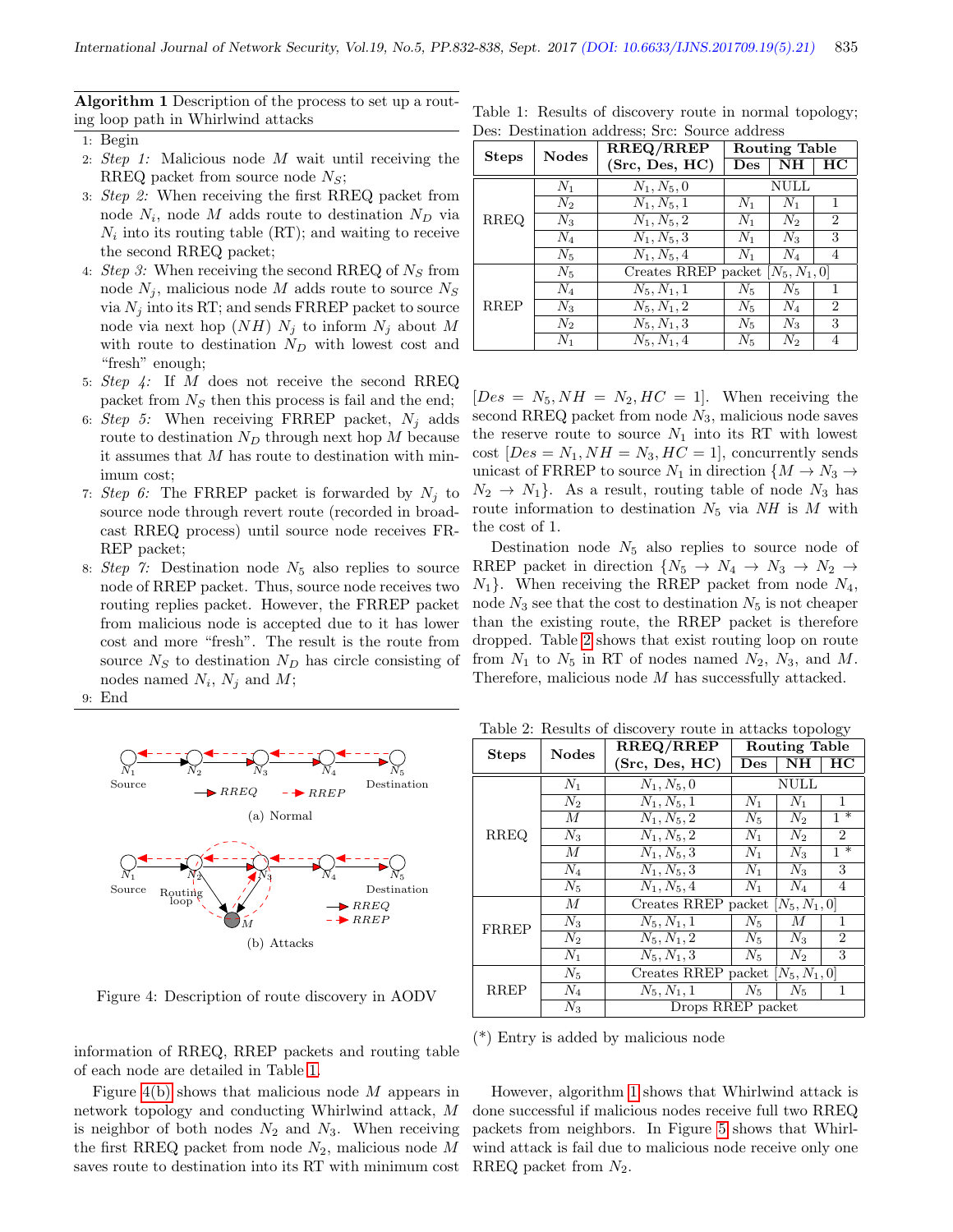

<span id="page-4-0"></span>Figure 5: Whirlwind attacks is fail

## 2.3 Comparison of Whirlwind and Other Attacks

The recent studies show that hacker can perform many network attacks in MANET [\[16\]](#page-6-2). They can classify under some criteria named purpose, location, form, and lost packet cause. Attack purpose contain attack for dropping data and eavesdropping; and attack position convey external and internal; and attack forms consist of active and passive. Whirlwind attack also aims at dropping data, however data is dropped at normal node due to over timelife, this is differ from Blackhole and Grayhole attacks that packet is dropped by malicious node. Whirlwind is active attacks form, it is performed from internal location of network. Table [3](#page-4-1) shows comparison of Whirlwind and other attacks.

<span id="page-4-1"></span>

|  | Table 3: Summarized attack methods |  |  |
|--|------------------------------------|--|--|
|--|------------------------------------|--|--|

| Features     |                 |  | Attack types |         |    |    |  |  |
|--------------|-----------------|--|--------------|---------|----|----|--|--|
|              |                 |  | GH           | WH      | FD | ww |  |  |
|              | Dropping        |  |              | $\circ$ |    |    |  |  |
| Purpose      | Eavesdropping   |  |              |         |    |    |  |  |
| Localtion    | External        |  |              |         |    |    |  |  |
|              | Internal        |  |              |         |    |    |  |  |
| Form         | Active          |  |              |         |    |    |  |  |
|              | Passive         |  | $\circ$      |         |    |    |  |  |
|              | Malicious nodes |  |              |         |    |    |  |  |
| Lost packets | Over time-life  |  |              |         |    |    |  |  |

(•) Implement; (◦) Optional; BH: Blackhole; GH: Grayhole; WH: Wormhole; FD: Flooding; WW: Whirlwind;

# 3 Result Evaluation by Simulation

We evaluate the impact of Whirlwind attack on simulation system is NS2 [\[13\]](#page-5-12) (version 2.35) on AODV protocol.

## 3.1 Simulation Settings

At the physical and data link layer IEEE 802.11 is used, the traffic pattern was generated using CBR as the data source and UDP protocol is used for transporting the data and the packet size is of 512 bytes, 200s of simulation; the transmission range of a node is 250m, FIFO queue (See more in Table [4\)](#page-4-2).

<span id="page-4-2"></span>Table 4: Simulation parameters

| Parameters          | Setting            |  |  |  |
|---------------------|--------------------|--|--|--|
| Simulation time (s) | 200                |  |  |  |
| Wireless standard   | <b>IEEE 802.11</b> |  |  |  |
| Ratio range (m)     | 250                |  |  |  |
| Traffic type        | CBR                |  |  |  |
| Packet size         | 512 bytes          |  |  |  |
| Queue type          | FIFO (DropTail)    |  |  |  |

We used two network topology,  $(a)$  Topology 1 is available with 5 normal nodes, using one CBR as the data source for transporting the data, 1 malicious node is im-mobile at the position as Figure [4.](#page-3-5) (b) Topology 2 is available with 100 normal nodes and 1 malicious node, and operated in the area of 2000m x 2000m, malicious node is immobile at the central position, all nodes stay in Grid network topology as Figure [6,](#page-4-3) 10 data source CBR, the first CBR source is started at second of 0, the following CBR is 5 seconds apart from each source.



<span id="page-4-3"></span>Figure 6: Grid network topology

## 3.2 Simulation Results

To evaluate the impact of Whirlwind attack, we use two criterion: Packet delivery ratio and Network throughput.

- 1) Packet delivery ratio (PDR): It can be measured as the ratio of the received packets by the destination nodes to the packets sent by the source node. PDR = (number of received packets/number of sent packets) \* 100;
- 2) Network throughput: is the parameter of measuring information transported which is calculated by (total packet sent successfully \* size of packet)/simulation time.
- Packet delivery ratio: Figure [7](#page-5-13) shown that Whirlwind attack had caused impact on route discovery ability of source node, hence the ratio of sending packet successfully has much been reduced. After finishing 200s simulation in the first network topology, the packet delivery ratio of AODV is 98.04% under normal network topology and there are nothing any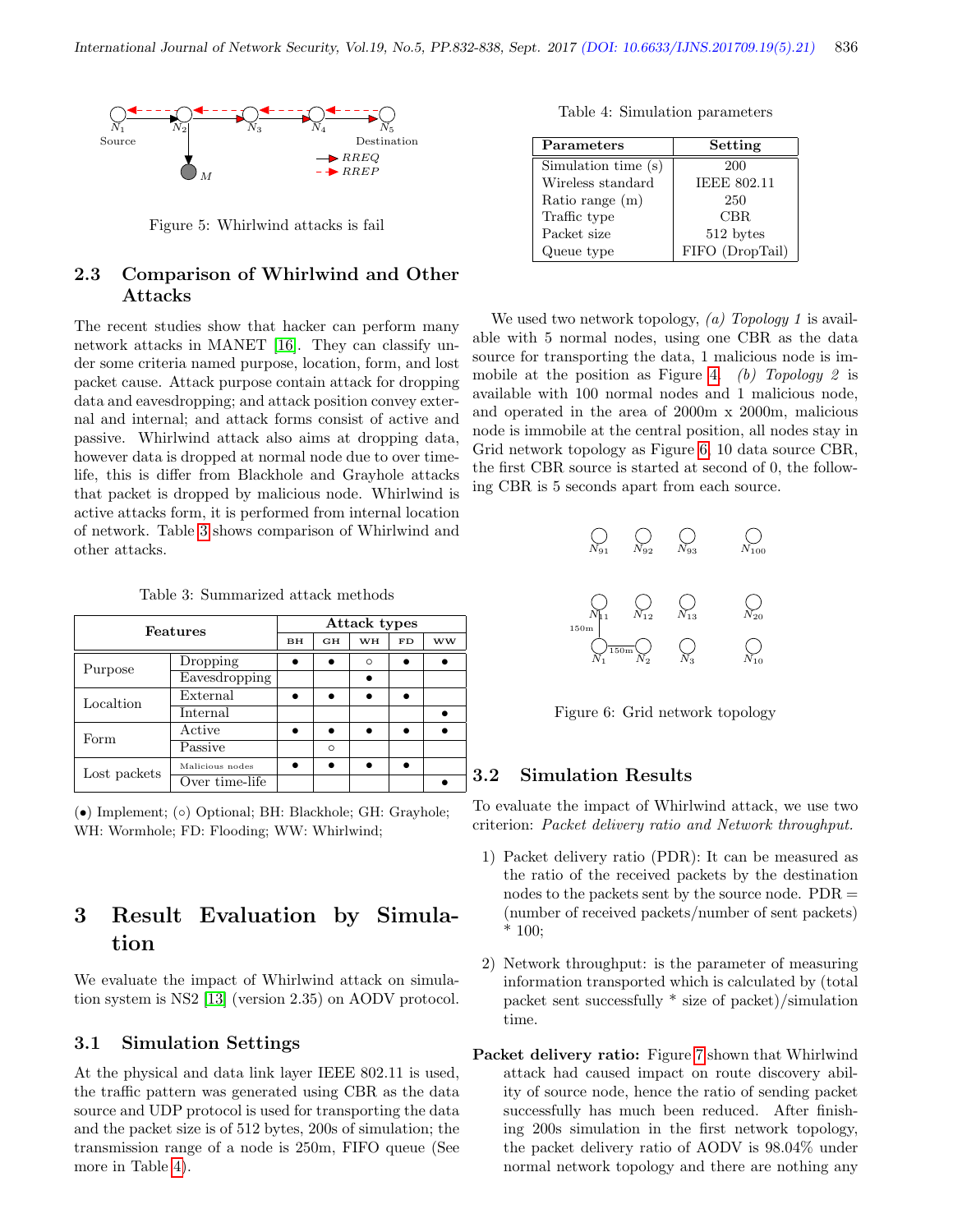packet is sent to destination under Whirlwind attack. In Gird network topology, the packet delivery ratio of AODV is 97.47% under normal network topology and 31.97% under Whirlwind attack, 65.5% reduced.

Network throughput: Figure [8](#page-5-14) shown that Whirlwind attack has reduced network throughput. After finishing 200s simulation, if one malicious node attacks, the network throughput of AODV is 0 bps in the first network topology. In Gird topology, throughput is 33,157.12 bps without attacks and 10,874.88 bps under Whirlwind attack.



<span id="page-5-13"></span>Figure 7: Packet delivery ratio



<span id="page-5-14"></span>Figure 8: Network throughput

# 4 Conclusion

This article proposes a new attack method named Whirlwind that cause harm to performance of Mobile Ad hoc Network. Simulation results on AODV protocol show that the malicious node has successfully created data packet whirl-wind on network that cause loss packet, this decreases the packet delivery ratio, and network throughput. In Gird network topology, the packet delivery ratio of AODV 65.5% reduced under Whirlwind attack.

In the future, we shall continue installing the malicious assessment compared to other attacks on some routing protocols named DSR to evaluate harms.

# References

- <span id="page-5-1"></span>[1] E. Alotaibi and B. Mukherjee, "A survey on routing algorithms for Wireless Ad-hoc and Mesh networks," Computer Networks, vol. 56, no. 2, pp. 940– 965, 2012.
- <span id="page-5-9"></span>[2] A. P. Asad, C. McDonald, "Detecting and evading wormholes in mobile ad-hoc wireless networks," International Journal of Network Security, vol. 3, no. 2, pp. 191–202, 2006.
- <span id="page-5-7"></span>[3] L. S. Casado, G. M. Fernndez, P. Garca-Teodoro, and N. Aschenbruck, "Identification of contamination zones for sinkhole detection in MANETs," Journal of Network and Computer Applications, vol. 54, pp. 62–77, 2015.
- <span id="page-5-8"></span>[4] X. Gao and W. Chen, "A novel gray hole attack detection scheme for mobile ad-hoc networks," IFIP International Conference on Network and Parallel Computing Workshops, pp. 209–214, 2007.
- <span id="page-5-4"></span>[5] Z. J. Haas, M. Pearlman, The Zone Routing Protocol (ZRP) for Ad-Hoc Networks, IETF Internet Draft, draft-ietf-manet-zone-zrp-04.txt, 2002.
- <span id="page-5-2"></span>[6] P. Jacquet, P. Muhlethaler, T. Clausen, A. Laouiti, A. Qayyum, and L. Viennot, "Optimized link state routing protocol for ad hoc networks," in IEEE International Multi Topic Conference, pp. 62–68, 2001.
- <span id="page-5-0"></span>[7] H. Jeroen, M. Ingrid, D. Bart, and D. Piet, "An overview of Mobile Ad hoc Networks: Applications and challenges," Journal of the Communications Network, vol. 3, no. 3, pp. 60–66, 2004.
- <span id="page-5-5"></span>[8] M. Joa-Ng and I. T. Lu, "A peer-to-peer zone-based two-level link state routing for mobile ad hoc networks," IEEE Journal on Selected Areas in Communications, vol. 17, no. 8, pp. 1415–1425, 1999.
- <span id="page-5-3"></span>[9] D. B. Johnson and D. A. Maltz, "Dynamic source routing in ad hoc wireless networks," in Mobile Computing, vol. 353, pp. 153–181, 1996.
- <span id="page-5-10"></span>[10] J. Karlsson, L. S. Dooley, G. Pulkkis, "A new MANET wormhole detection algorithm based on traversal time and hop count analysis," Sensors, vol. 11, pp. 11122–11140, 2011.
- <span id="page-5-11"></span>[11] M. Kumar, K. Dutta, I. Chopra, "Impact of wormhole attack on data aggregation in hieracrchical WSN," International Journal of Electronics and Information Engineering, vol. 1, no. 2, pp. 70–77, 2014.
- <span id="page-5-6"></span>[12] S. Kurosawa, H. Nakayama, N. Kato, A. Jamalipour, and Y. Nemoto, "Detecting blackhole attack on AODV-based mobile ad hoc networks by dynamic learning method," International Journal of Network Security, vol. 5, no. 3, pp. 338–346, 2007.
- <span id="page-5-12"></span>[13] S. McCanne, S. Floyd, The Network Simulator NS2, Mar. 28, 2017. (<http://www.isi.edu/nsnam/ns/>)